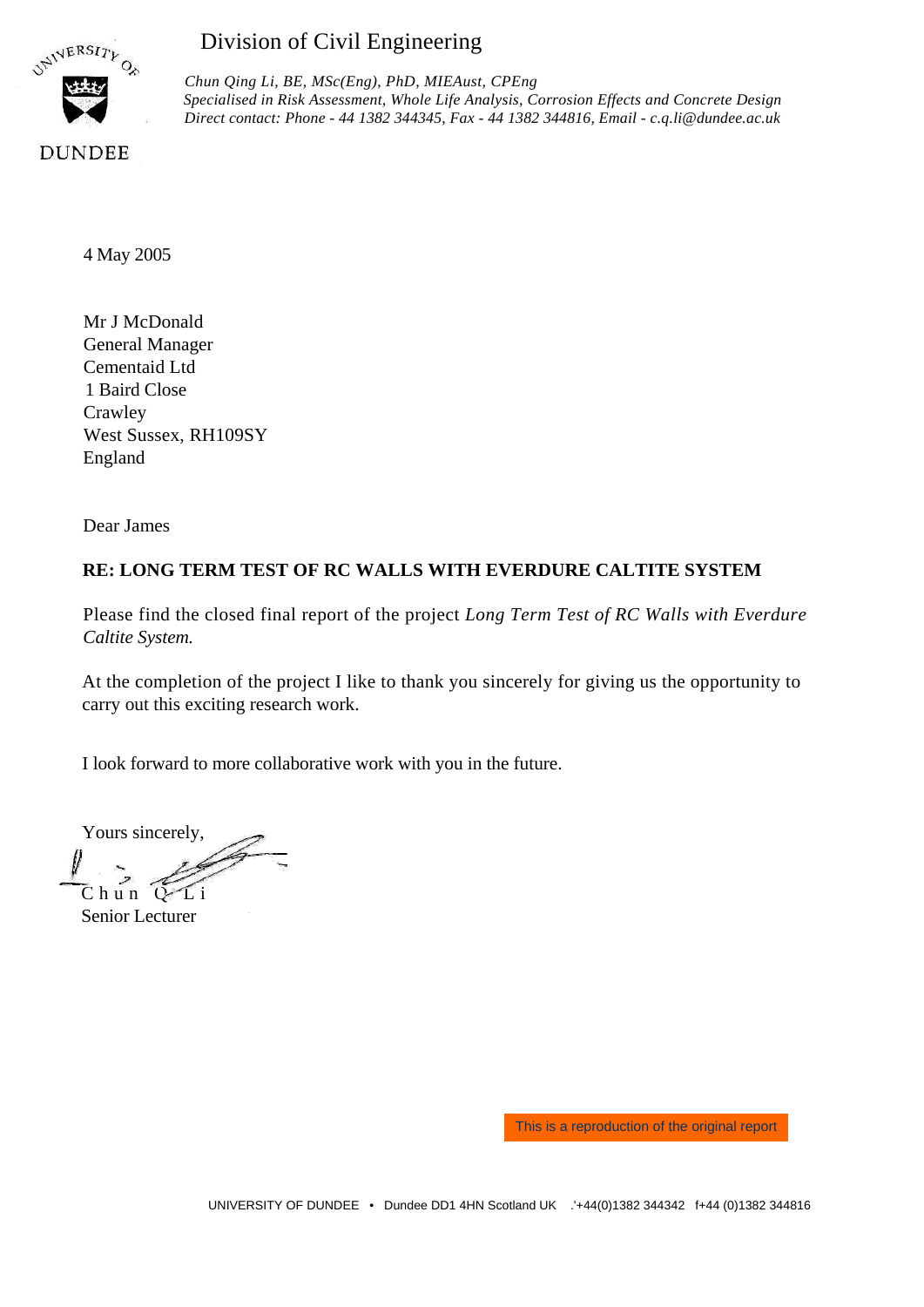# CORROSION RESISTANCE OF CONCRETE STRUCTURES MODIFIED WITH EVERDURE CALTITE SYSTEM

*Prepared for:* Mr James McDonald Cementaid (UK) Limited 2 Rutherford Way Industrial Estate **Crawley** West Sussex, RH10 9LN England *Prepared by:* Dr Chun Q Li Senior Lecturer University of Dundee Dundee, DD1 4HN Scotland *Submission date:* 23 December, 2004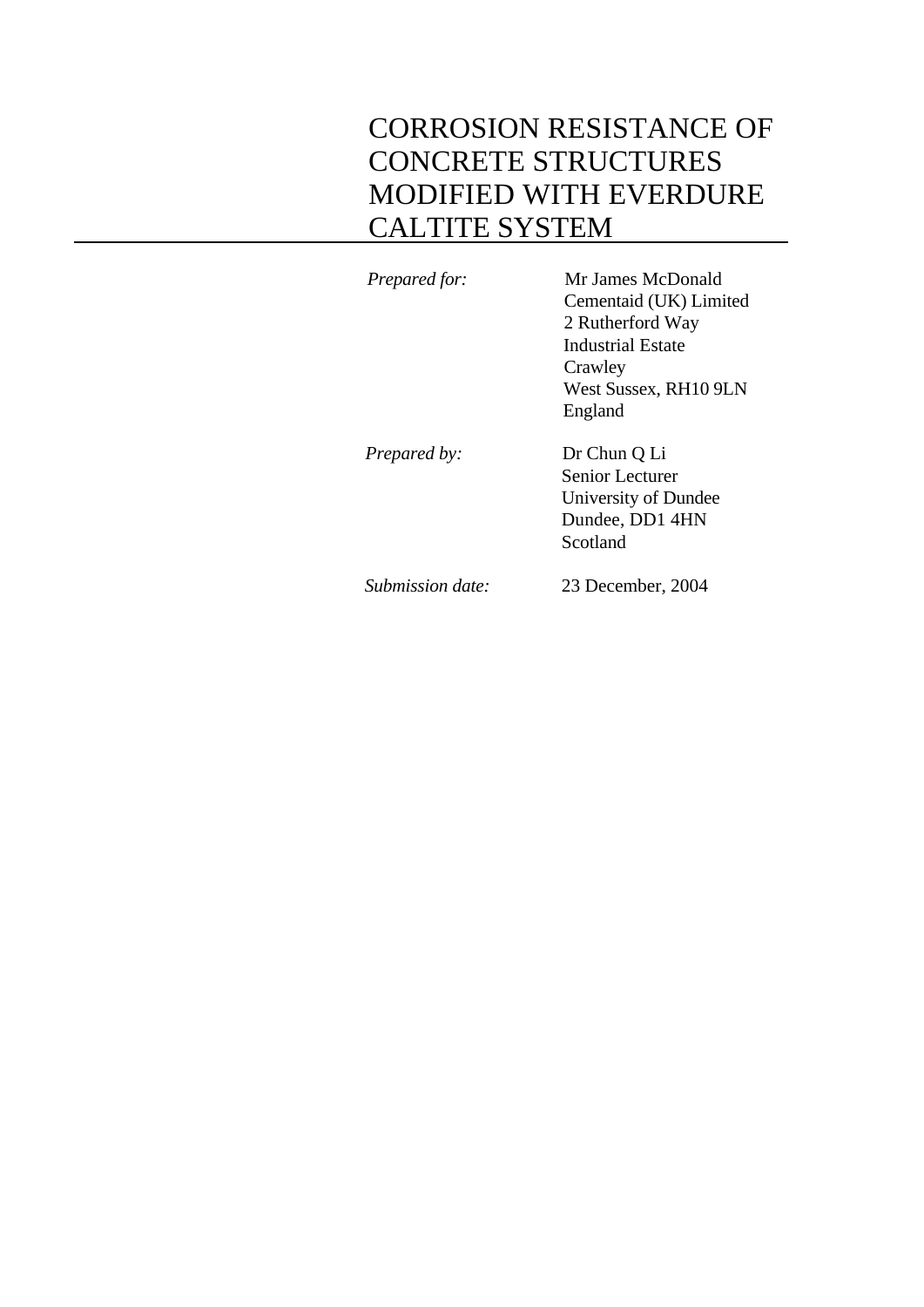# SUMMARY

Cementaid (UK) Limited commissioned University of Dundee to conduct experimental research on corrosion resistance of concrete structures modified with Everdure Caltite. The primary objective of the experiment is to quantify the corrosion resistance of concrete structure as measured by the load carrying capacity of the structure.

Based on experimental results it can be concluded that

- Concrete structures with Everdure Caltite admixture out-perform those with ordinary Portland cement concrete by all available measures.
- Corrosion does not initiate in concrete structures with Everdure Caltite admixture until after about 26 years, compared with just 6 months for those with ordinary concrete
- Corrosion in concrete structures with Everdure Caltite admixture only reduces the load carrying capacity of the structures by 2% in about 50 years.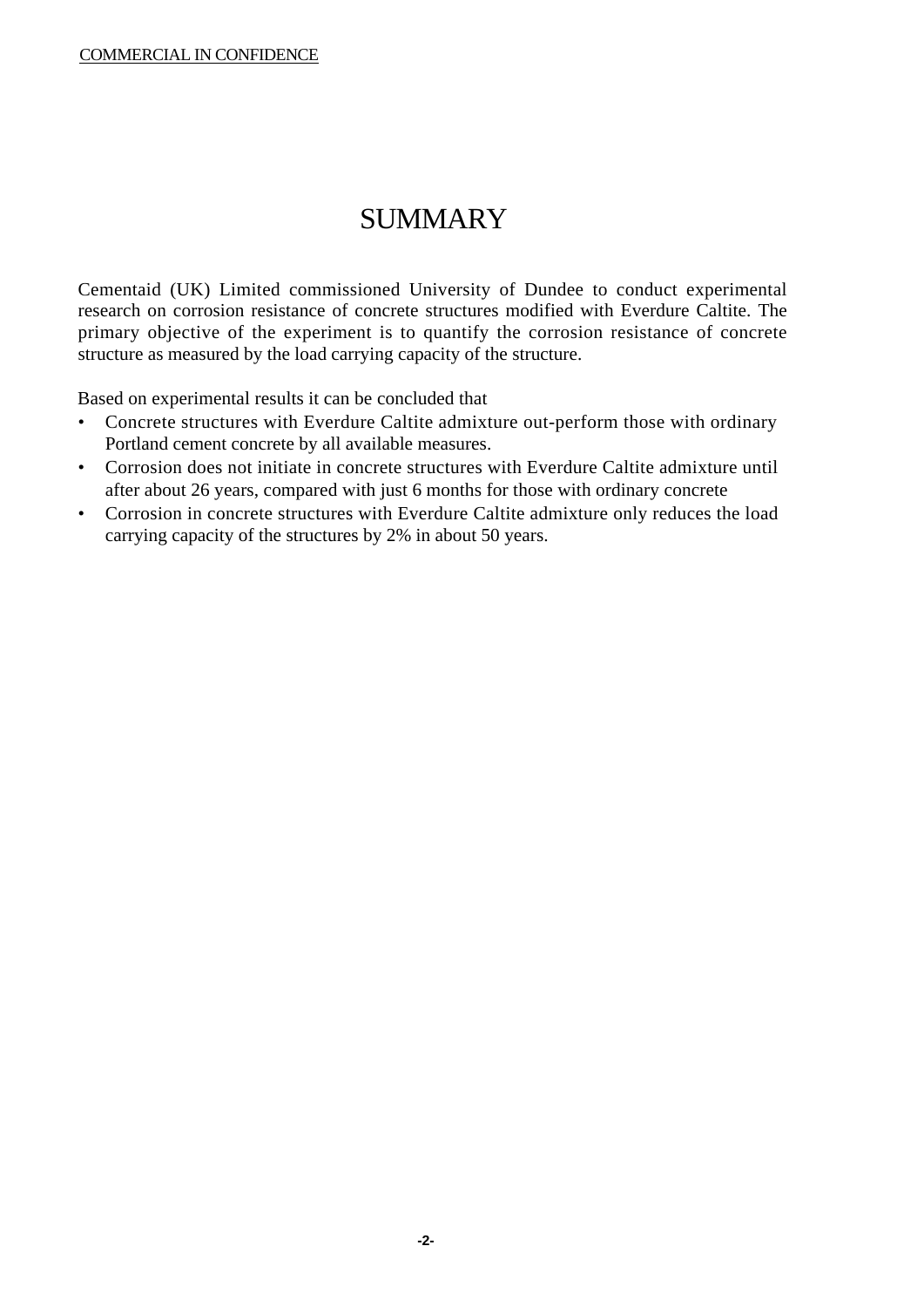# FINAL REPORT

# **Introduction**

Everdure Caltite System is a two-component concrete admixture which incorporates a hydrophobic and pore-blocking ingredient to provide waterproof concrete. Launched as a new product in 1958 by Cementaid, Everdure Caltite has traditionally been used as a concrete admixture for the purpose of waterproofing. Thus far Everdure Caltite has been used in over 10 million cubic metres of concrete and received a BBA Certificate (No. 93/2888).

The greatest potential of Everdure Caltite is, however, to protect reinforcing steel bars from corrosion in concrete structures located in corrosion prone environments, such as marine environment. It is therefore desirable that research be carried out in a systematic manner to investigate the corrosion resistance of concrete structures modified with Everdure Caltite system as measured by load carrying capacity.

It is in this regard that Cementaid (UK) Limited commissioned University of Dundee to conduct experimental research on corrosion resistance of concrete structures modified with Everdure Caltite. Details of the research contract to undertake the experiment are attached as Appendix A.

# **Objectives**

The primary objective of the experiment is to quantify the corrosion resistance of concrete structures modified with Everdure Caltite admixture to be measured by load carrying capacity of the structure. Both the initiation and propagation of corrosion in the Everdure Caltite modified concrete will be monitored. The experiment also investigates how Everdure Caltite admixture improves the corrosion resistance of concrete structures, using concrete structures with ordinary Portland cement concrete as reference.

# **Test methodology**

*Test specimens.* The specimens tested were concrete walls, which were designed in accordance with British Standards: BS 8110: 1997, BS. The dimension of specimens is 1000 x 2000 x 150 mm which was determined based on the size of the test facility available, i.e., the environment chamber. The concrete was made of Portland cement, supplied by a ready mixed concrete company. The addition of Everdure Caltite admixture was supervised by Cementaid. There were a total of 5 specimens; one tested at the beginning (for intact capacity) and two each tested at 8 and 16 month respectively after being exposed to saltwater spray - simulating marine environment.

All specimens were subjected to simultaneous service load, which is about 60% of the nominal capacity of the specimens (concrete walls). The specimens were supported at one end on a concrete foundation to form a cantilever. The primary and secondary reinforcement used in the walls were determined according to BS 8110 and shown in Table 1.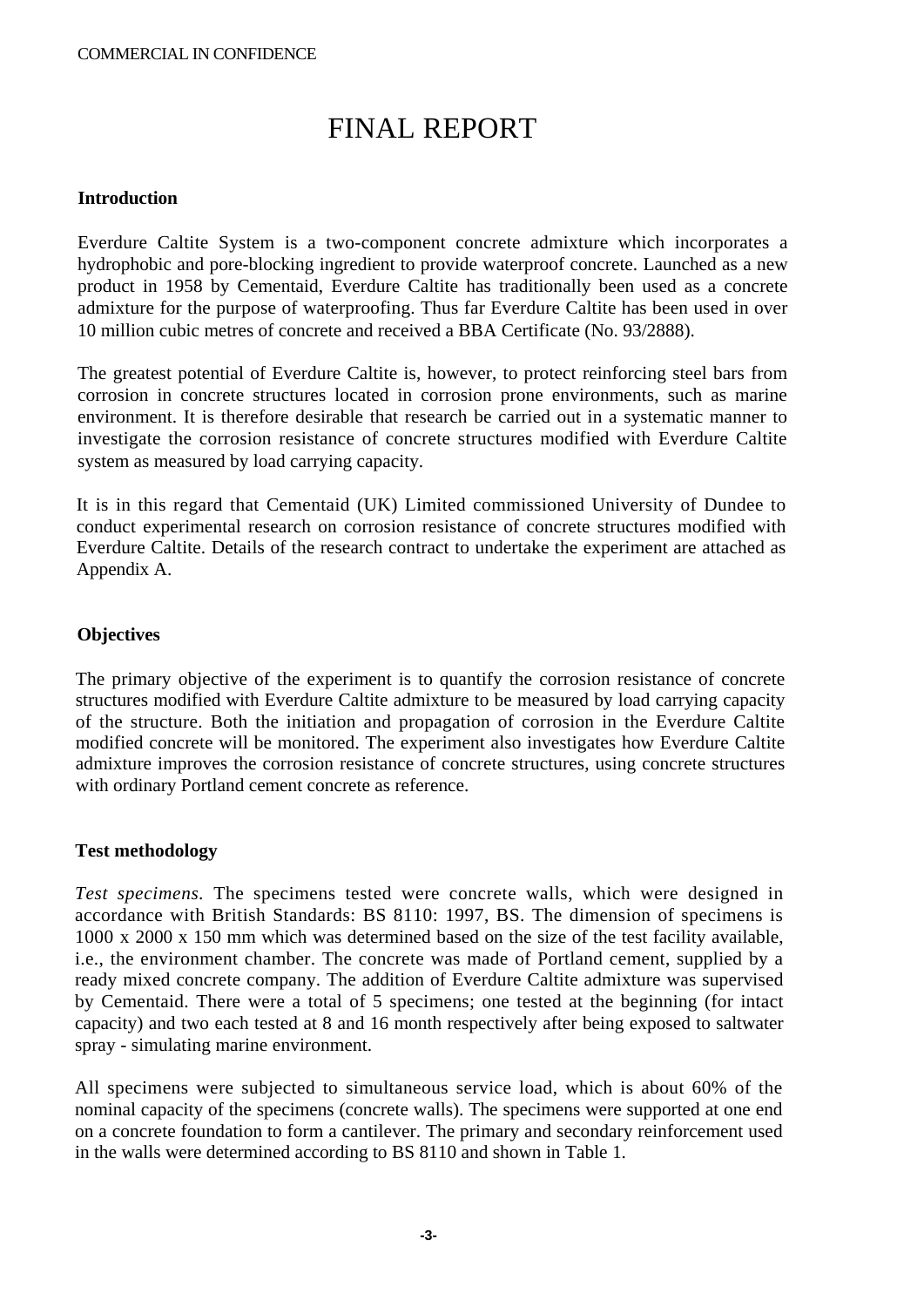| Cover           |             | Main reinforcement |       | Secondary reinforcement |         |       |
|-----------------|-------------|--------------------|-------|-------------------------|---------|-------|
|                 | As $(mm^2)$ | $D(^{0}/_{0})$     | Rebar | As (mm <sup>2</sup> )   | $O($ %) | Rebar |
| $30 \text{ mm}$ | 471         | 0.41               | 6T10  | 195                     | 0.17    | 4T10  |

Table 1 Details of the section of the specimens

*Test Facility and Setup.* To simulate the working conditions of marine structures, a large environmental chamber was constructed to house the specimens. As schematically shown in Figure 1. two pipes with spray heads are hung on each side of the chamber to wet the specimens. A pair of test specimens is loaded through two rods. This set-up simulates seawalls in service.



**Figure 1** Large environmental chamber

All specimens were under the same simulated conditions for the corrosion process. A typical day of test conditions for the corrosion process is shown in Table 2. The concentration of salt solution used in the spray was 3.5% (by weight) sodium chloride (NaCl), which represents typical seawater.

| Hours     | Spray of NaCl<br>solution | Temperature            | Relative<br>Humidity | Note    |
|-----------|---------------------------|------------------------|----------------------|---------|
| $1 - 4$   | 4 hours on                | $10^{\circ}$ C (water) | N.A.                 | Wetting |
| $4 - 12$  | 8 hours off               | $30^{\circ}$ C         | 50%                  | Drying  |
| $12 - 16$ | 4 hours on                | $10^{\circ}$ C (water) | N.A.                 | Wetting |
| $16 - 24$ | 8 hours off               | $30^{\circ}$ C         | 50%                  | Drying  |

Table 2 A typical day of test conditions

*Measurements.* Half Cell Potential **(HCP)** is the most useful measurement to assess the corrosion condition in practice. To measure HCP, a high impedance voltmeter and a probe (reference electrode) were used.

The linear polarization resistance (LPR) was measured to monitor the corrosion progress in the concrete. LPR was then converted to corrosion current density which is a measure of corrosion rate. The equipment used is potentiostat.

The cross-sectional area of the corroded section of the reinforcement bars was measured by taking out the corroded bars from concrete after the loading test. ASTM standard procedure was used for the measurement.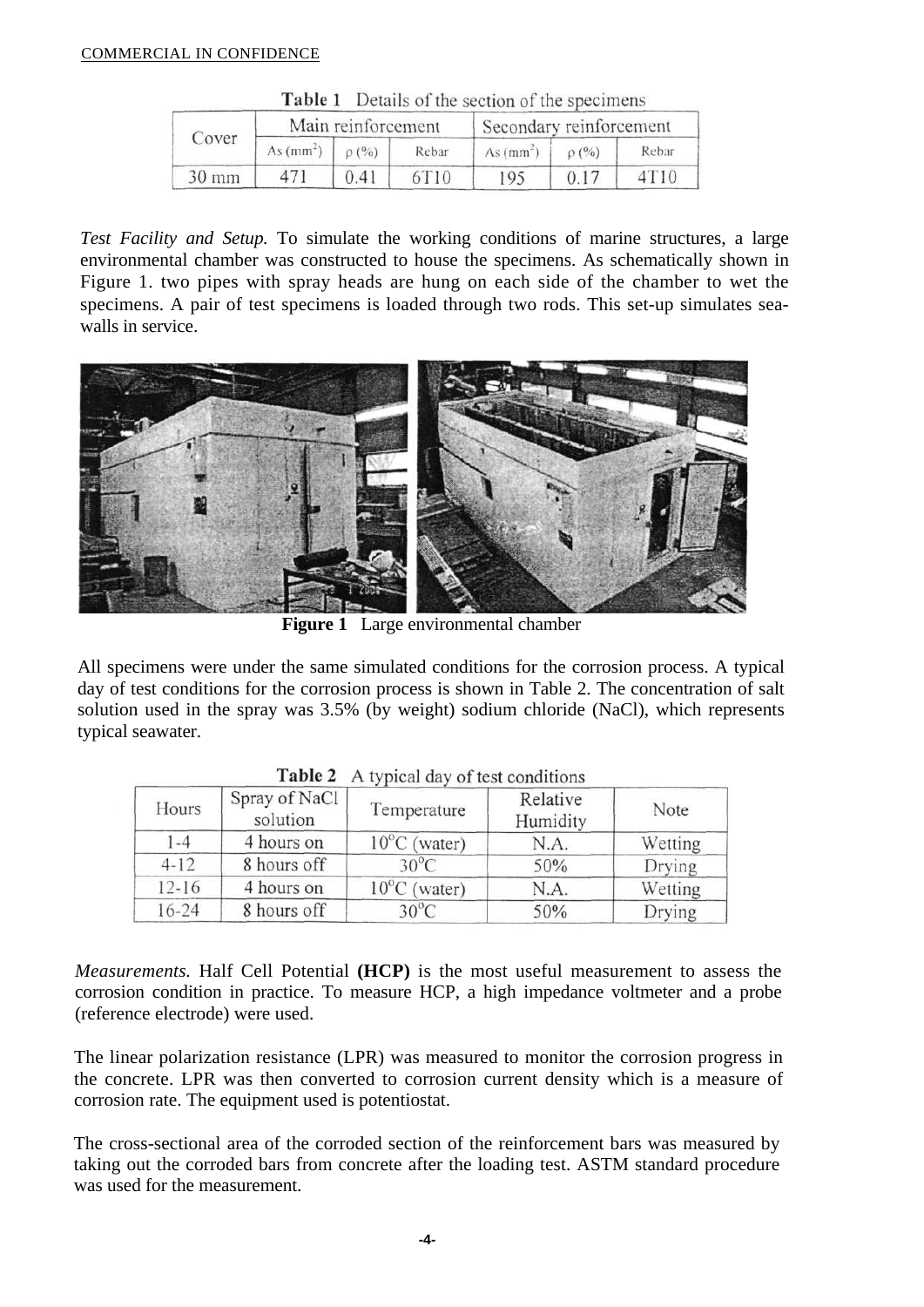*Loading test.* To investigate the corrosion effect on structural capacity deterioration it is necessary to carry out destructive loading tests on specimens after exposure for certain period of time. Figure 2 shows the setup of the destructive loading test.



Figure 2 Destructive loading test

# **Test Results and Analysis**

*Corrosion initiation.* Corrosion initiation was monitored by HCP measurement. A typical measurement of it is shown in Figure 3. The initiation of corrosion was determined by visual inspection of reinforcement bars after breaking the specimens. From both the measurement of HCP and visual inspection it can be concluded that the corrosion in Everdure Caltite modified concrete did not start until after 8 months exposure in the chamber. It is most likely that the corrosion started in the specimens at about the 14<sup>th</sup> month of exposure to saltwater spray.



Figure 3 Half cell potential (HCP) vs time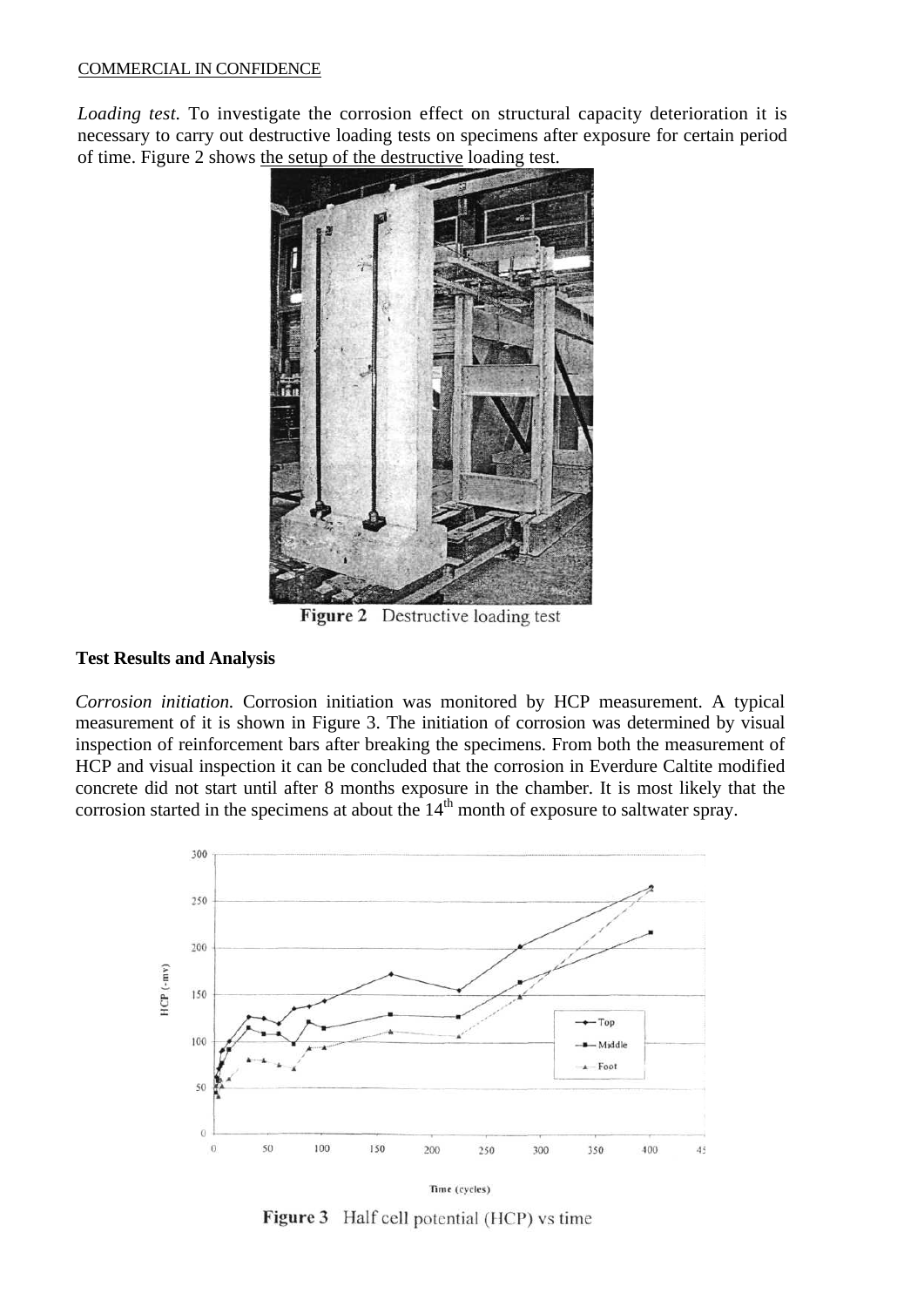As a comparison, the corrosion started in the specimens with ordinary Portland concrete in about 3-5 days of exposure to saltwater spray.

*Corrosion propagation.* Corrosion propagation was monitored by the measurement of LPR which was then converted to corrosion current density, denoted as  $i_{corr}$ , a typical measurement of which is shown in Figure 4.



**Time (cycles) Figure 4** Corrosion current density  $i_{corr}$  vs time

A comparison is also shown in the figure which clearly indicates that corrosion progresses about 3 times as slowly as that in ordinary Portland concrete.

*Area reduction.* The cross-sectional area reduction of reinforcement bars is the most accurate measurement of corrosion effect on metal loss of reinforcement bars. Although impossible in the field it can be done in the laboratory after the loading test. The results are shown in Table 3.

| $T$ ime              | Beginning | 8 month | 16 month |
|----------------------|-----------|---------|----------|
| Actual diameter (mm) |           | 9.97    | 9.89     |
| Reduction in %       |           |         |          |

Table 3 Area reduction of corroded bars

A comparison of area reduction of reinforcement bars in concrete modified with Everdure Caltite admixture with that of ordinary Portland concrete is shown in Table 4. As can be seen the Everdure Caltite admixture significantly mitigates the corrosion propagation.

| $T$ ime           | Beginning | 8 month | 16 month |
|-------------------|-----------|---------|----------|
| With Caltite      |           | ).3     |          |
| Ordinary concrete |           | 4.8     |          |

 $Table 4. Comparison of area reduction (reduced in  $0\Delta$ )$ 

*Load carrying capacity.* The most accurate way to determine the residual capacity of a structure is by destructive loading test at the time required. This was carried out and the results are shown in Table 5.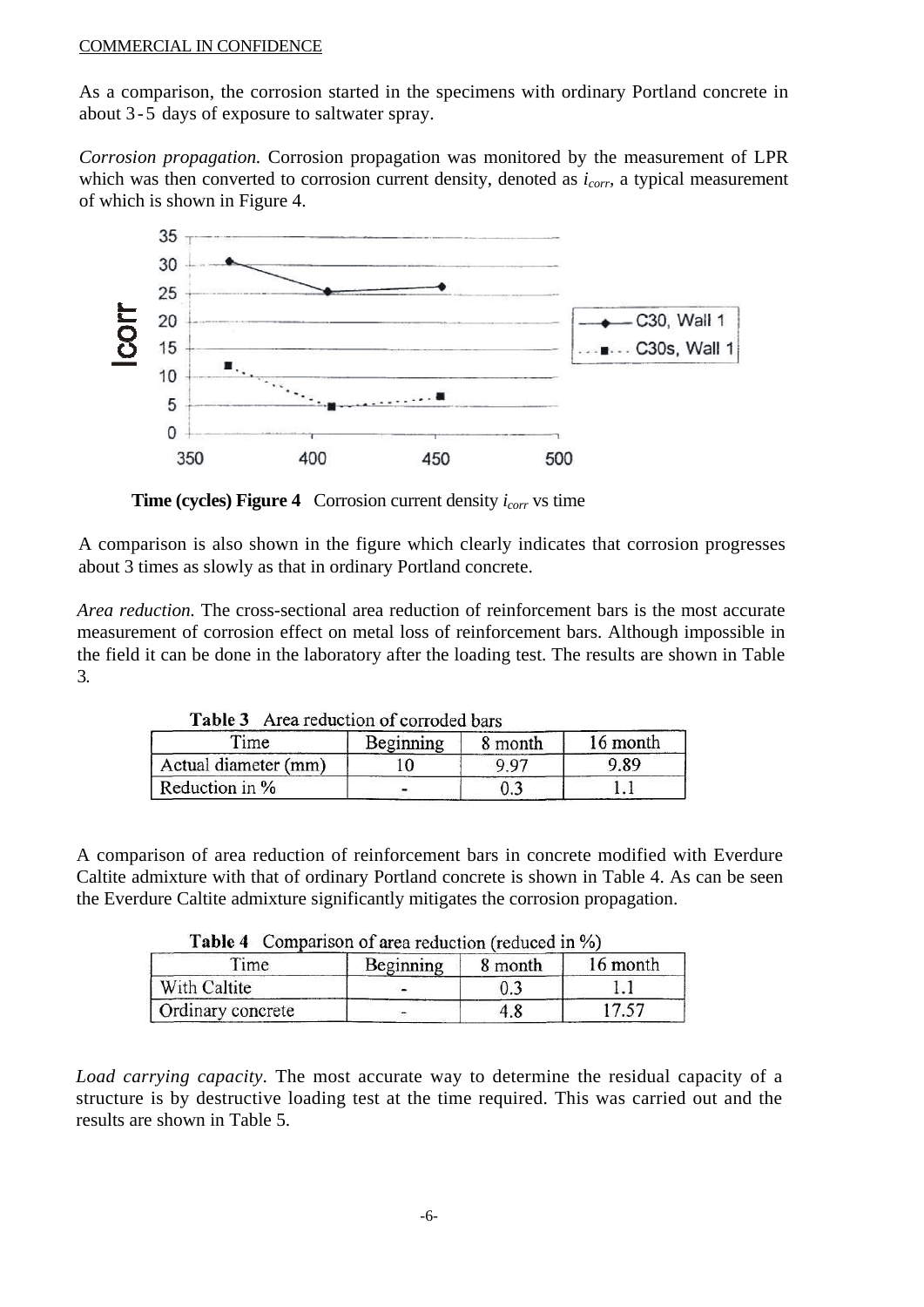| Table 5 | Load carrying capacity |  |
|---------|------------------------|--|

| Time               | Beginning | 8 month | 16 month |
|--------------------|-----------|---------|----------|
| Ultimate load (kN) |           | 20.93   | 20.81    |
| Reduction in %     |           | 1.      |          |

A comparison of load carrying capacity of concrete walls modified with Everdure Caltite admixture with that of ordinary Portland concrete is shown in Table 6. As can be seen the Everdure Caltite admixture can significantly reduce the deterioration rate of the structure, in particular, in later stage of the service.

| Table 6 Comparison of load carrying capacity (reduced in %) |           |         |          |
|-------------------------------------------------------------|-----------|---------|----------|
| Time                                                        | Beginning | 8 month | 16 month |
| With Caltite                                                |           |         |          |
| Ordinary concrete                                           |           | .b      | 8.2      |
| Percentage improved                                         |           |         | 290      |

0.95 Deterioration rate  $0.9$ Caltite concrete - Portland concrete  $0.85$  $0.8$  $\overline{0}$ 5 20 10 15

Time (in months)

**Figure 5** Comparison of deterioration of load carrying capacity for concrete structures with different concrete

*Test time vs actual time.* It is acknowledged that acceleration of the corrosion process by any means is not free of controversy. This is an issue which needs considerable research. The test programme has however been carefully considered in its design to ensure the validity of the results produced. A method of time transformation was developed to calibrate the "accelerated" test time to the actual time. Details of this method has been published by Li in American Concrete Institute materials journal. In this report a factor of 40 is used to transform the testing time to actual time. Therefore 8 months of testing time are about 26 years of actual time and 16 months are 52 years.